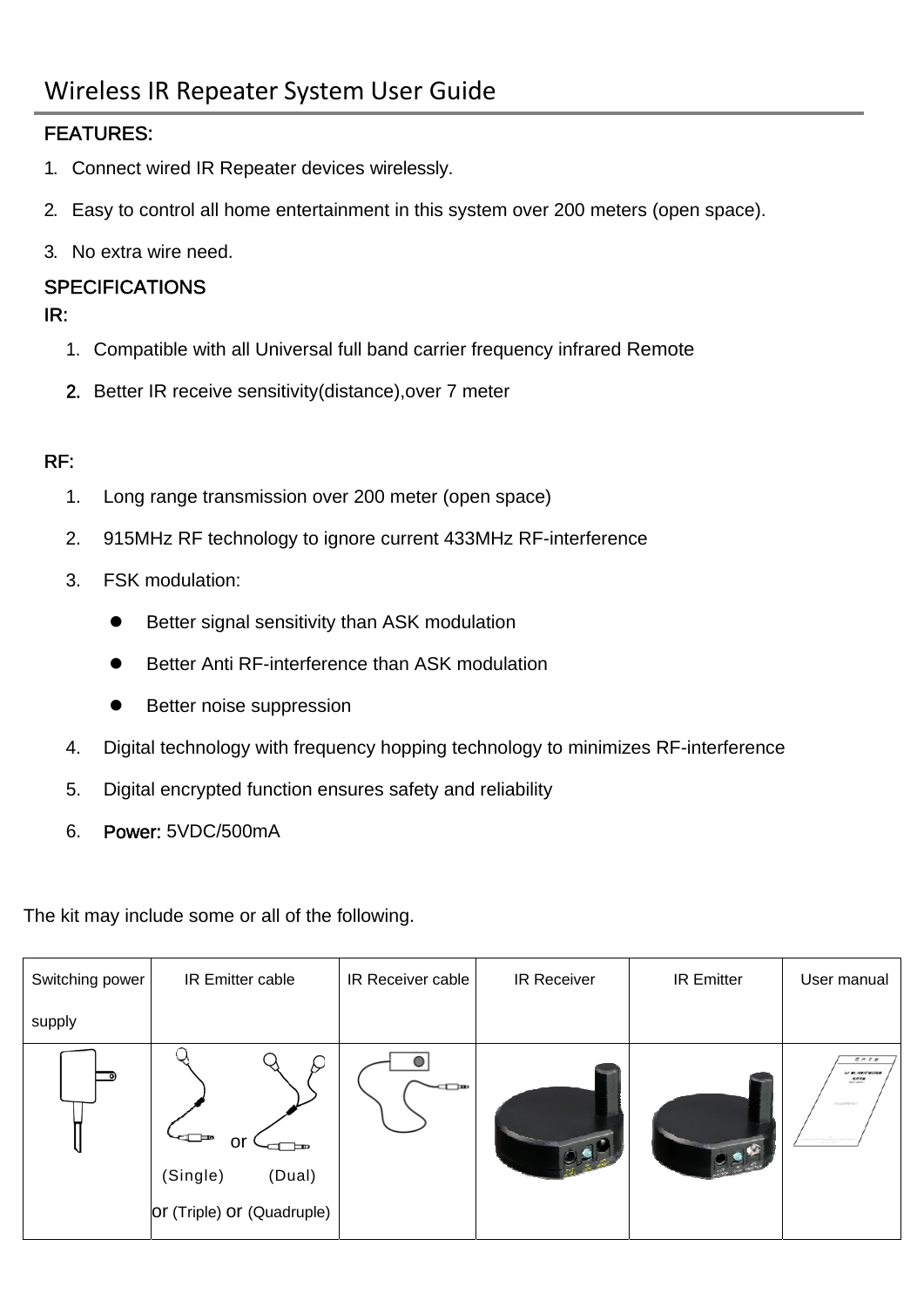# Wireless IR Repeater System User Guide

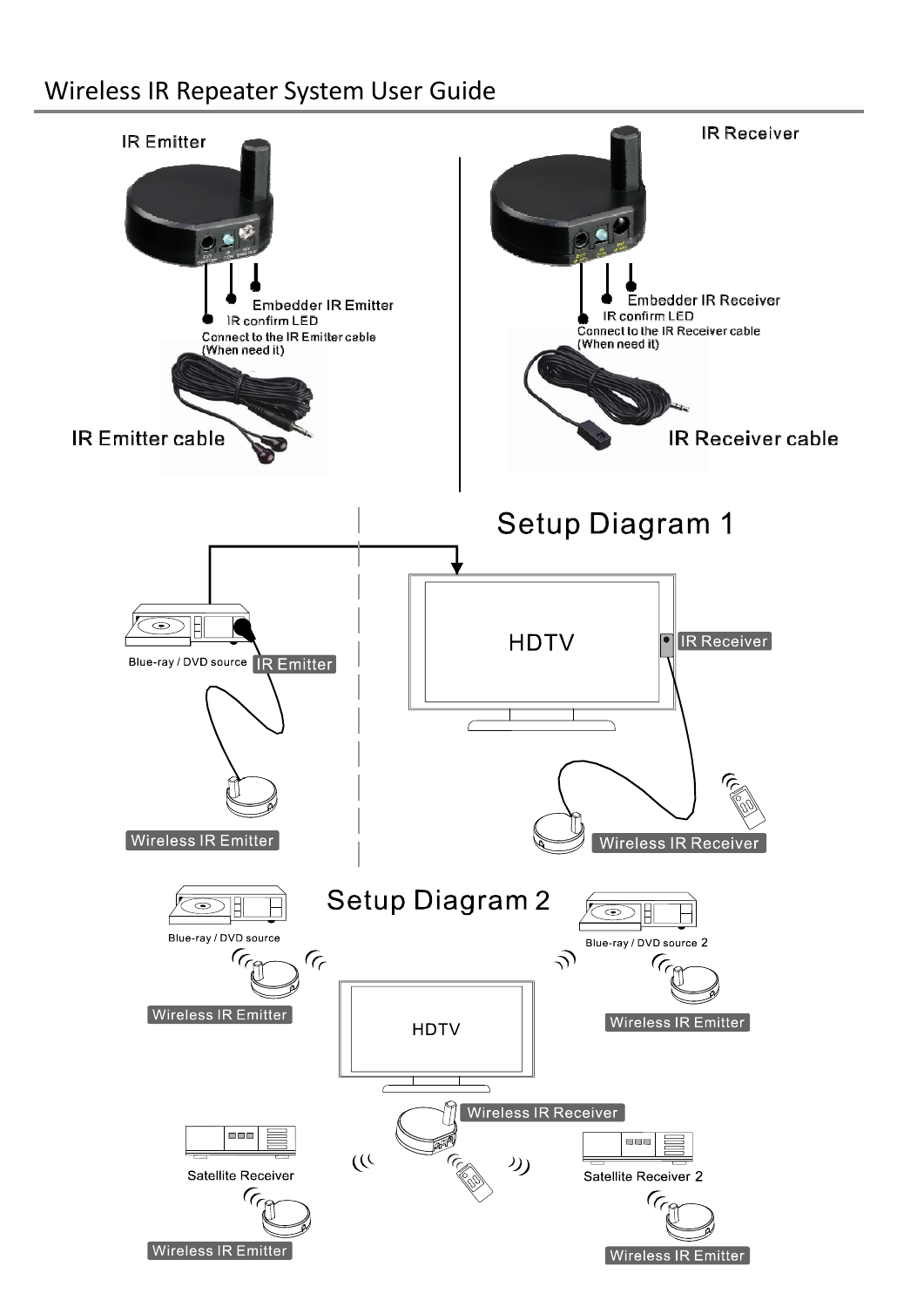### Installation steps

Step1: Place the IR receiver(s) and IR Receiver cable in your desired location (ex: TV, Screen). Step2: Place the IR emitter(s) and IR emitter cable on the device(s) you want to control. ( ex: STB, DVD player, and Satellite Receiver).

The emitter should be placed directly on the IR sensor of the device you are trying to control. Step3. Plug the IR receiver in the IR receiver jack on the wireless receiver and plug the IR emitters into the emitter jacks of the connecting block.

Step4: Connect the power supply to each end.

# Case | Phenomena Description | Trouble shoot 1 The "IR CON", Confirm LED doesn't blink when I press the remote controller.. Make sure the power supplies are firmly plugged in with the "IR Receiver" and "IR Emitter". Try to use the remote controller near the "IR Receiver" to ensure IR signal from remote controller can be received. Place the "IR Emitter" to the place where target devices you want to control. (ex: DVD/VCD/ STB/NVR…) The embedded IR receiver should not be blocked by any object. If there is a need, you can use the external "IR receiver Cable" and plug the cable in the "EXT IR REC" on "IR Receiver". Then, make sure the IR receiver is not blocked. Make sure the "IR emitter cable" is connect to "EXT IR EMITTER" on "IR Emitter". The other end of the external "IR Emitter" should be placed on top of the IR Receiver window of the device (DVD, etc.). After the environment has been set-up, press the button on the remote control. The IR CON should blink accordingly.

#### Trouble Shooting